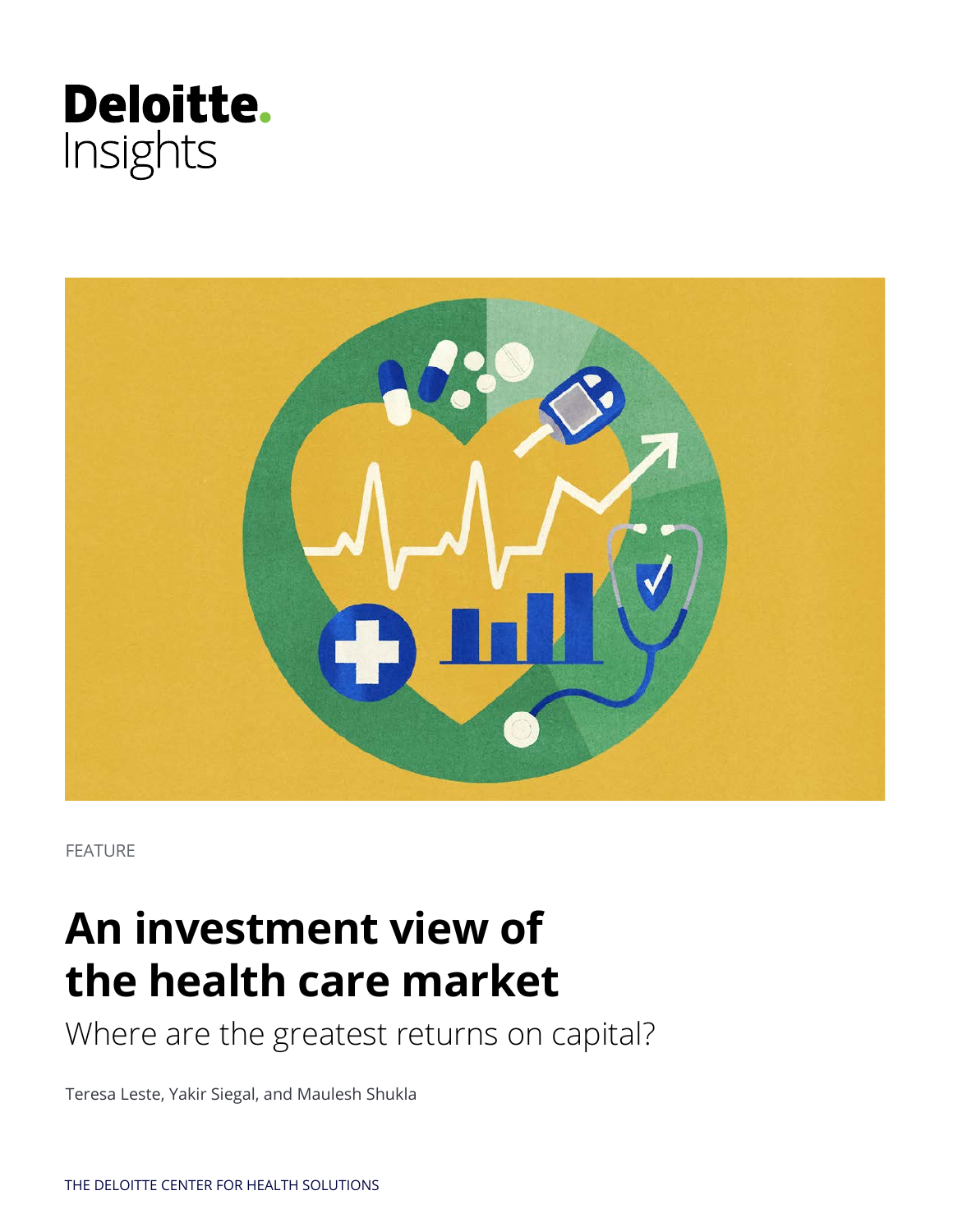With more change in store for the future, we look at where opportunities for consolidation and convergence lie for each health care sector, using return on capital employed as a measure of success or value delivered.

## **Executive summary**

RGANIZATIONS ACROSS THE health care<br>spectrum are looking for opportunities to<br>generate returns, build capabilities, and spectrum are looking for opportunities to generate returns, build capabilities, and attract customers. Today, this industry consists of traditional players—hospitals and health systems, pharmaceutical and device manufacturers, and a host of entities that exist somewhere in between, such as pharmacy benefit managers (PBMs), drug wholesalers, and pharmacies. Consolidation is happening within each sector, as is convergence (organizations partnering or combining across sectors). However, the pace of convergence has accelerated over the last 12 months. Many new and surprising partnerships are emerging among these players and with outsiders—with strange bedfellows coming together across sectors in their pursuit of new revenue streams, greater focus on outcomes, and more control over parts of this growing market.

We explored the value that these activities brought to health care companies with a view to assess potential future opportunities by analyzing return on capital (ROC). ROC is a measure of financial performance that takes an investment perspective. It provides insights for organizations that are considering potential partners and new opportunities (as well as health care investors), and it adds a strategic perspective as to what might be the best bets. While many analysts have focused on profit, margins, and revenue, ROC provides a fresh lens to understand the efficiency of allocating the capital under control to drive profitability.

Deloitte's seven-year (2011–2017) review of ROC found that:

• **Drug intermediaries and retailers, on average, have the highest return on capital across the health care sectors.**

- In 2017, drug wholesalers (15 percent), PBMs (12 percent), and pharmacies (18 percent) had, on average, higher ROC than any other sectors under study.
- Life sciences companies, which generally have higher profit margins than companies in other sectors, had lower ROC than drug intermediaries and retailers. In 2017, pharma and medtech companies had ROC between 10 and 12 percent, on average.
- **Return on capital declined across the seven sectors we studied between 2011 and 2017, with life science companies experiencing the largest drops.**
	- The ROC for pharma companies declined from 17 percent in 2011 to 11 percent in 2017. Similarly, for medtech companies, the ROC declined to 10 percent from 14 percent during 2011–2017.
- **Despite overall declining return on capital, companies with some specialty focus areas had higher returns than average, ranging from 10 to 30 percent, depending on the focus. In 2017, companies that focused on specialty areas had the highest ROCs:** 
	- Pharma: Oncology (18 percent), musculoskeletal (20 percent), and anti-virals (26 percent)
	- Medtech: Robotic surgery (21 percent), cardio (15 percent), ENT (20 percent), and in-vitro diagnostics (15 percent)
	- Hospitals: Heart (32 percent), surgical (30 percent), and orthopedic (21 percent)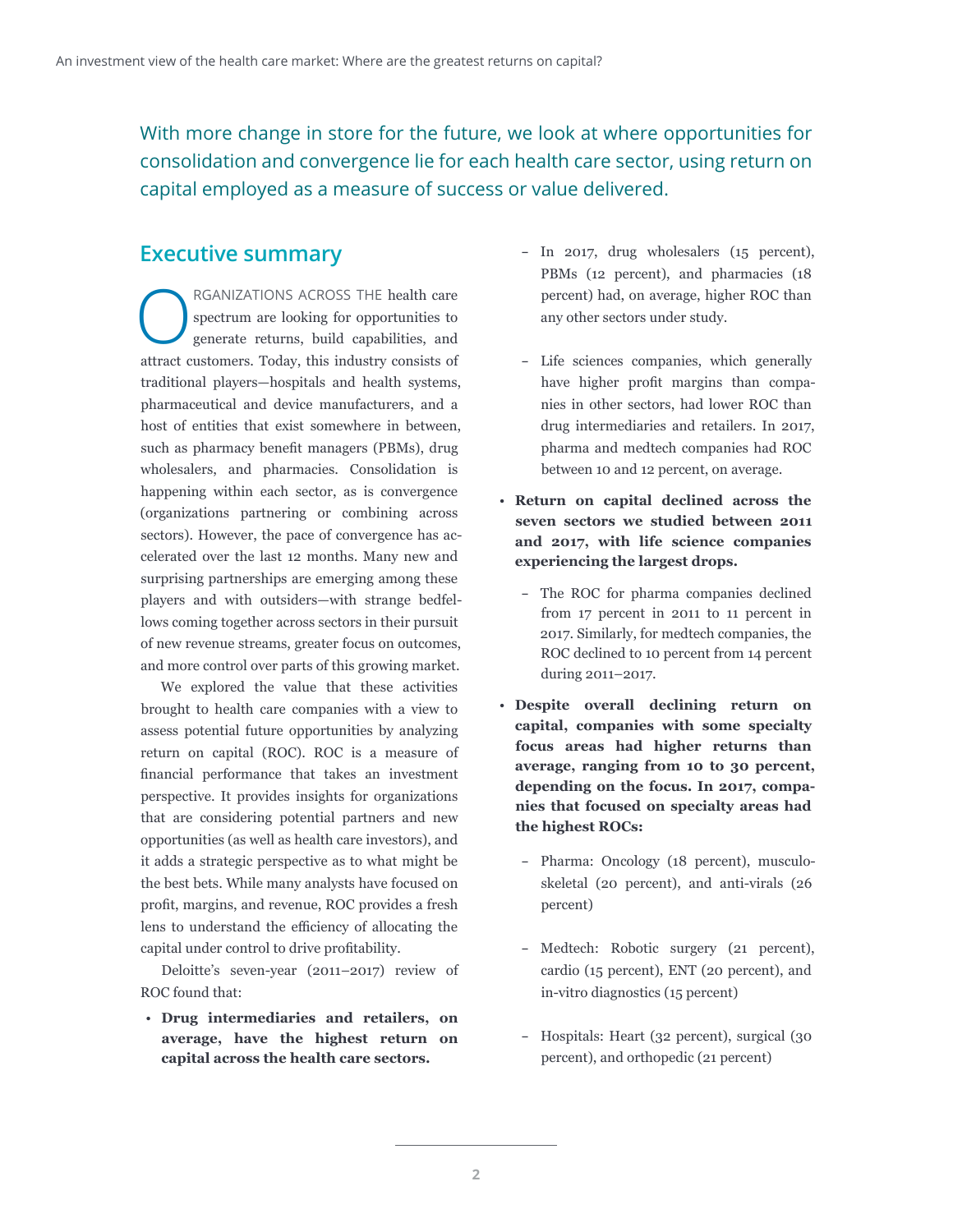So what might be the best bets in the near term? Specialization might be one continuing opportunity. Services and solutions that deliver value by improving outcomes and lowering costs are another.

In the longer term, we expect major shifts in the largest returns. We predict that—with interoperable and real-time data coupled with the full range of new technologies—the greatest returns will accrue to organizations that successfully mine data to deliver personalized solutions that keep people healthy and functioning at their highest potential.<sup>1</sup> Meeting the evolving demands of consumers and delivering results will be the key to success.

## **Introduction**

The health care industry includes organizations that deliver and finance care (hospitals and health systems, health plans), life sciences innovators (pharmaceutical and medical device manufacturers), and a host of entities that exist in between (PBMs, wholesalers, pharmacies). Mergers and acquisitions have been widespread across these businesses, with hospitals buying physician practices and each other, life sciences companies buying small companies with innovative assets, and health plans buying providers and expanding capabilities around alternative payment models in partnership

with hospitals. In a recent survey, one in two senior executives across these health care and life sciences sectors cited M&A as their preferred growth strategy.<sup>2</sup>

While consolidation within sectors is an ongoing trend, convergence—organizations partnering or combining across sectors—has picked up pace. During the last 12 months, we have seen a surge in seemingly strange bedfellows converging to innovate and corner a portion of the changing health care market. A decade ago, no one would have likely imagined a pharmacy chain expanding into retail health care delivery and acquiring one of the country's largest health insurers; or a company that began as an online bookstore partnering with an investment management firm and entering the employee benefits business.

## **Returns on capital have declined in the health care industry, with diversified life sciences companies experiencing the largest drops during 2011–2017**

To determine the value of future opportunities, we analyzed return on capital (ROC) for the various

### **WHAT IS RETURN ON CAPITAL AND HOW DID WE MEASURE IT?**

Conceptually, ROC employed adds an efficiency perspective in addition to profitability. It indicates how efficient a company is at turning capital investments into profits. For this study, we measured ROC as the ratio of earnings before interests and taxes (EBIT) to capital employed. For consistency across sectors, we calculated capital employed as total assets minus current liabilities. This book value calculation is based on the widely recognized and generally accepted definition of ROC.<sup>3</sup>

We have included goodwill and intangibles in capital employed. Goodwill comes from the acquisition of one company by another for a premium value. The inclusion helps in understanding the relative impact of M&A on the ROC by sector.

This standard ROC measure reflects choices organizations have made around holding cash, whether they have purchased or developed their own intangible assets, and whether they have outsourced capital-intensive aspects of their business. The amount of M&A activity can affect individual companies' ROC as well as the ROC for the industry in any given year.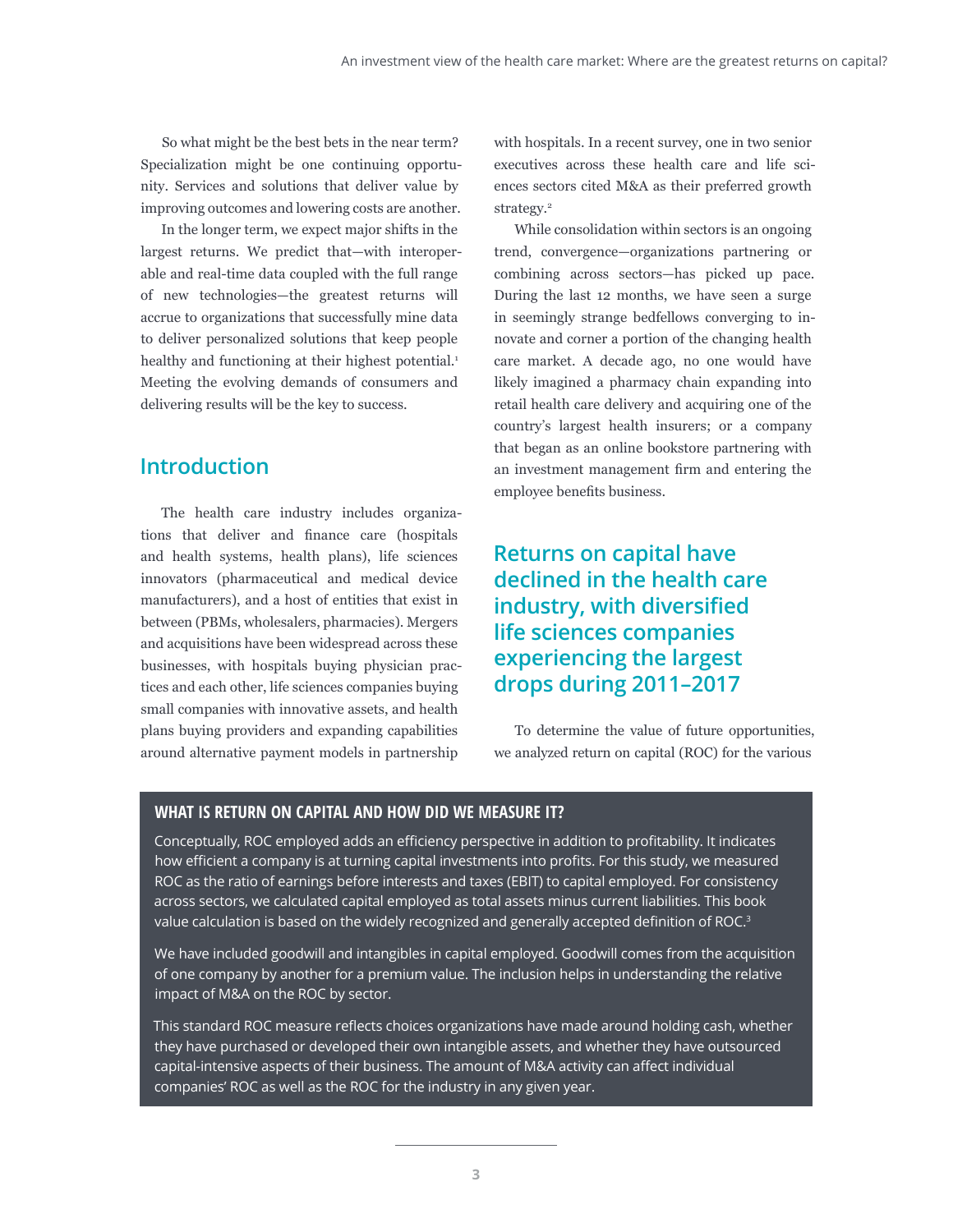businesses that comprise the life sciences and health care market. Although revenues, profits, and margins are important measures, we analyzed the ROC, specifically the ROC employed (see the side bar, "What is return on capital and how did we measure it?"), as this measure can provide a fresh lens to assess whether companies' investments have paid off.

We studied the ROC trends for each of the major health care businesses between 2011 and 2017 to understand the returns generated as the economy emerged from a recession and through the period of health care reform implementation.

Among the seven major health care businesses we studied, drug intermediaries and retailers had the highest ROC. Wholesalers, PBMs, and pharmacies are transactional, operate on very low margins, and are not as profitable as other health care businesses, but changing the lens from profitability to returns on capital puts these businesses among the

best-performing sectors. For instance, the drug wholesalers, which typically operate at 1–2 percent margins, had an ROC of 15 percent in 2017. This is due to significantly lower capital requirements compared to health innovation and health delivery businesses. In contrast, life sciences companies, which generally operate at very high margins, had relatively lower ROC due to very high capital requirements, particularly in the product development phase.

During the analysis period, ROC declined for each of the seven major health care businesses we studied (figure 1). Life sciences companies had the largest drop in returns. Drug intermediaries and retailers began and ended with the highest ROC, though with noteworthy variation over the years. While hospital returns trended steady, returns in the health insurance business ebbed through 2015

#### FIGURE 1



## **Return on capital declined across all health care sectors between 2011 and 2017**

Sources: Deloitte analysis of the SEC filings through S&P Capiq; NAIC and DMHC filings through S&P Market Intelligence; Medicare cost financial filings through Truven Health Analytics; American Health Association annual surveys; EvaluatePharma.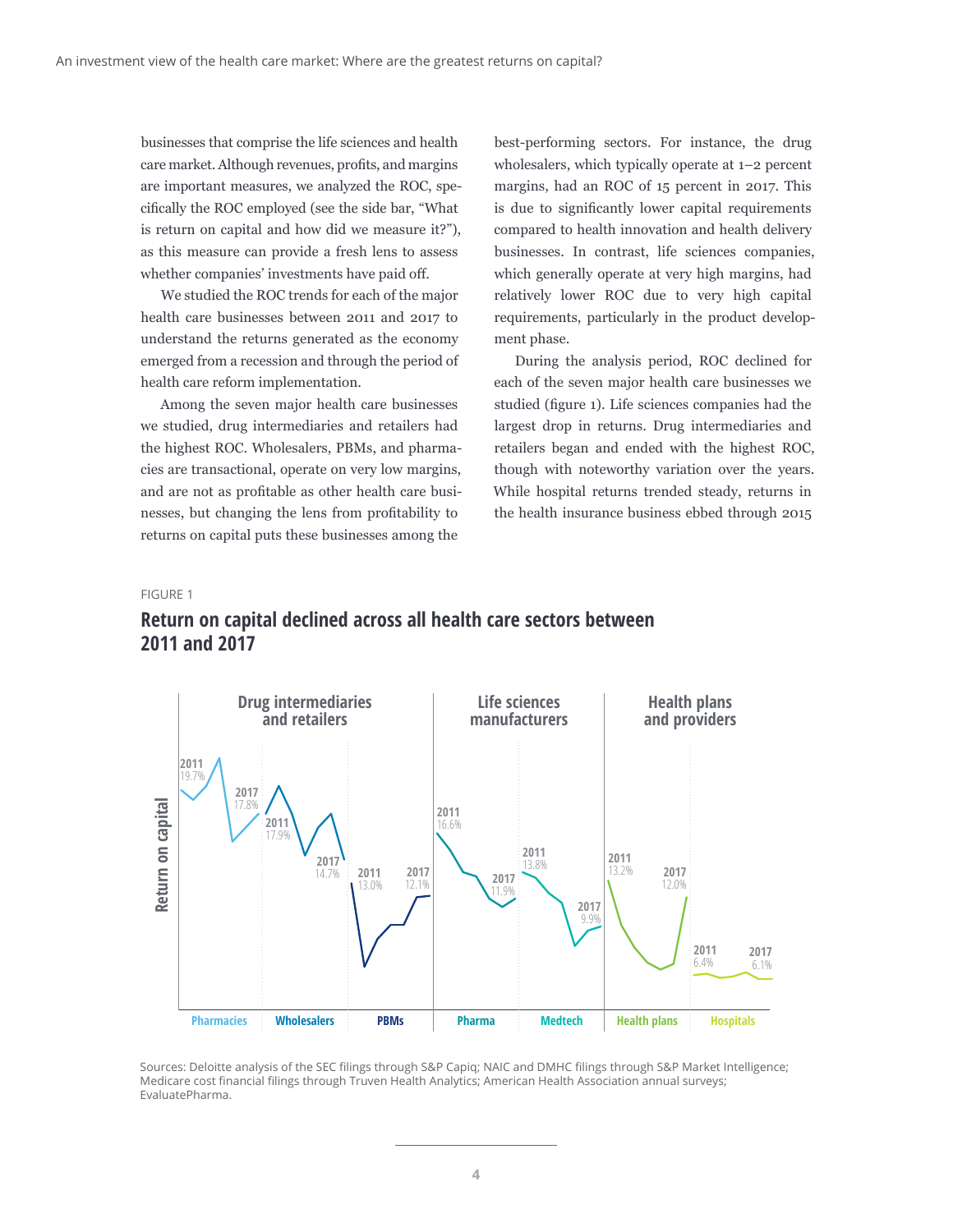before recovering in 2017. What are some of the reasons for these shifts?

**Drug intermediaries and retailers** had the highest returns among all sectors. However, returns are falling, particularly for drug wholesalers, despite significant industry consolidation. Pricing pressure on drugs—both branded and generics over the past few years has eaten into the profits of the wholesalers, as their revenue and profits reflect drug prices and volume. In contrast, pricing pressure coupled with better pricing negotiation with wholesalers as well as an increased focus on specialty pharmacy businesses has helped pharmacies outperform other sectors on ROC.4

**For pharma companies**, research and development (R&D) productivity is one of the major factors behind deteriorating returns on capital. R&D returns (returns companies might expect to achieve from their late-stage pipelines) fell radically from 10 percent in 2010 to 2 percent in 2018, according to Deloitte's annual analysis. This decline is the result of fewer assets in the late-stage pipeline and lower potential sales per asset. During the same period, the average cost to develop an asset doubled.<sup>5</sup> Marketplace pricing and access pressure are other contributing factors, particularly in primary care portfolios where rebate costs have risen dramatically. In addition, large-scale acquisitions, many at a high premium (goodwill), likely dragged down the ROC for acquirers.

**For medtech companies**, while R&D productivity is one reason for falling ROC, another key factor is pricing pressure from health systems. Traditionally, medtech companies' sales depended on relationships with physicians, who decided what devices, equipment, and supplies to use. Now hospital and health system procurement experts make those decisions. They tend to buy fewer items and drive harder bargains. Medtech products can be difficult to differentiate in terms of patient outcomes, and product development is often focused on incremental changes based on physician preferences rather than on unmet patient needs. As a result, some medtech companies are competing solely on price, which has led to ROC deterioration.6

**Hospitals and health system**s are the most capital-intensive organizations in the health care sector, and their ROC levels are the lowest. Decreased losses from bad debt due to expanded health insurance coverage through the Affordable Care Act (ACA) and consolidation have contributed to relatively stable returns. Larger systems tend to have higher ROC than the industry average. ROC for the top five largest health systems by revenue was double (12.3 percent in 2017) the ROC for the rest of the hospitals and health systems we studied.

In an era of value-based payments and accountable care organizations, the importance of being part of a health system network has increased. Independent hospitals have struggled, with 4.5 percent ROC in 2017, compared to 7 percent for hospitals that are a part of a health system.

**Health plan** returns were cut in half—from 13.2 percent in 2011 to 6.8 percent in 2015—in the wake of policy and market turbulence. ACA provisions, including the establishment of health insurance exchanges, the individual mandate, and guaranteed issue, resulted in losses in the individual line of business, which affected the overall profitability of health plans.<sup>7</sup> However, performance in this line of business, as well as other business lines, has improved. As of 2017, health plan underwriting profitability has recovered to pre-ACA levels, and ROC has rebounded to 12 percent.

Line of business has been an important predictor of returns for health plans. Over this period, returns from government programs, especially Medicare Advantage but also Medicaid, have been relatively high, especially when compared with the individual market. The large group business—historically the most profitable—has transitioned to administrative services-only contracts as employers self-insure. This business has not been growing to the same extent as government programs.

As in many other businesses, size has been an important predictor of profitability for health plans. In our earlier analysis on profitability, we found the largest health plans by revenue captured a disproportionate and growing share of sectorwide underwriting profits. Of the 200 or so health plans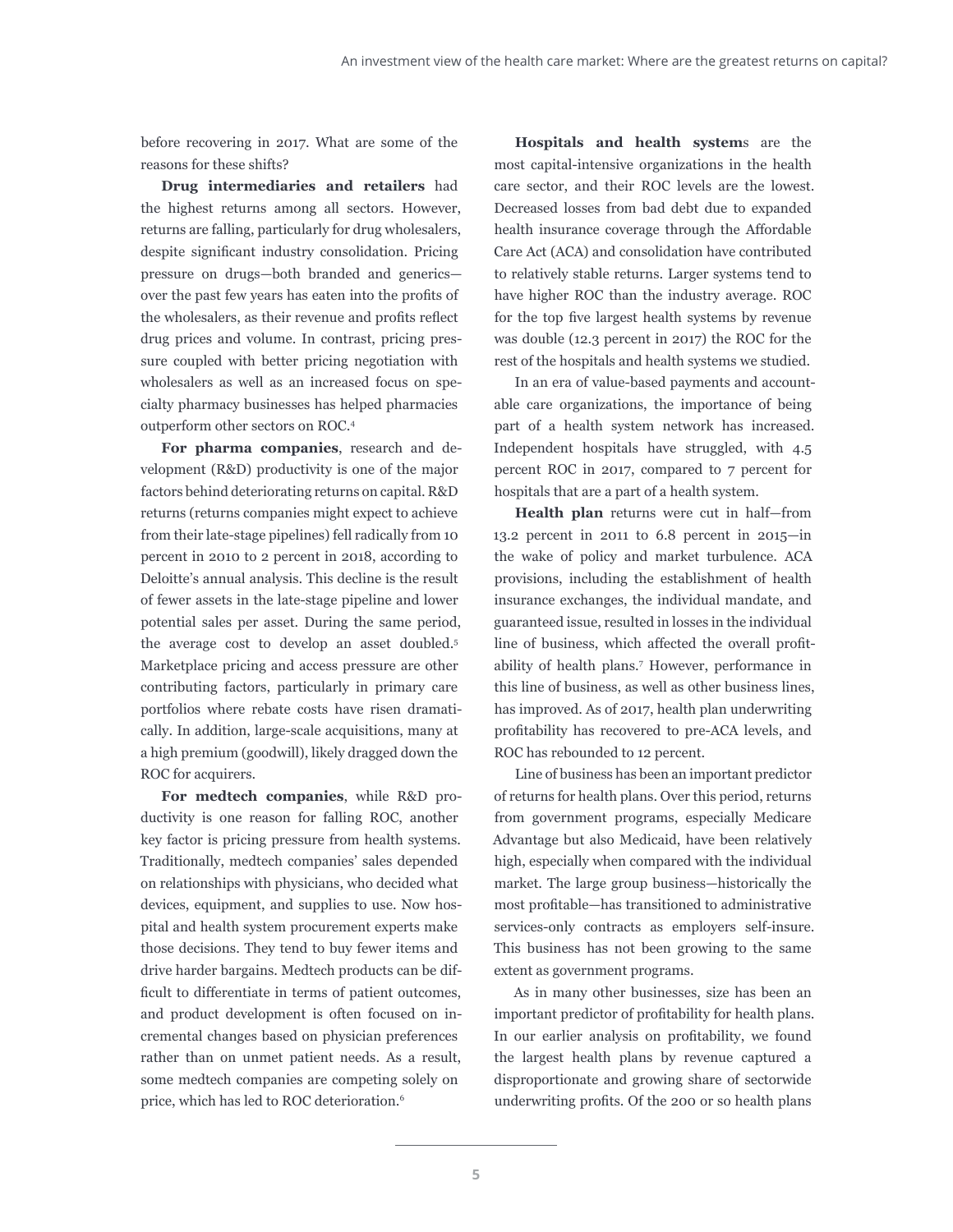in the United States, the top three captured about 80 percent of the total industry underwriting profits in 2017. At 16 percent, the average ROC for the top five health plans was almost double that of the rest of the health plans (9 percent) in 2017.

## **Companies focused on some specialty therapeutic areas have higher return on capital**

Despite overall falling ROC, some organizations have significantly outperformed their peers. For life sciences companies and hospitals and health systems, specialty-focused companies

systematically outperformed in terms of ROC and revenue growth (figure 2). (See the appendix for definitions of specialty focus in these sectors.)

### PHARMACEUTICALS

Returns of pharmaceutical companies focused on specialty therapeutic areas were 17 percent in 2017, compared to 9 percent for companies with diversified portfolios. Moreover, specialty pharma companies' revenue grew 15 percent annually between 2011 and 2017, compared to diversified companies' 2 percent.

• Pharma companies focused on oncology, musculoskeletal diseases, disorders of the

#### FIGURE 2



## **Health care organizations focused on particular specialties have higher return on capital and revenue growth**

### **Revenue CAGR (2011–2017)**

† Pharma companies with over 2/3rd revenue from specialty therapy areas (based on EvaluatePharma data; company filings). ††Hospitals with primary service focus on pediatric, heart, cancer, orthopedic, ENT, gynecology, and other specialty areas (based on Truven classification).

<sup>†††</sup>Medtech companies with over 2/3<sup>rd</sup> revenue from specialty diagnostic areas (based on EvaluatePharma data; company filings).

Sources: Deloitte analysis of the SEC filings through S&P Capiq; NAIC and DMHC filings through S&P Market Intelligence; Medicare cost financial filings through Truven Health Analytics; American Health Association annual surveys; EvaluatePharma.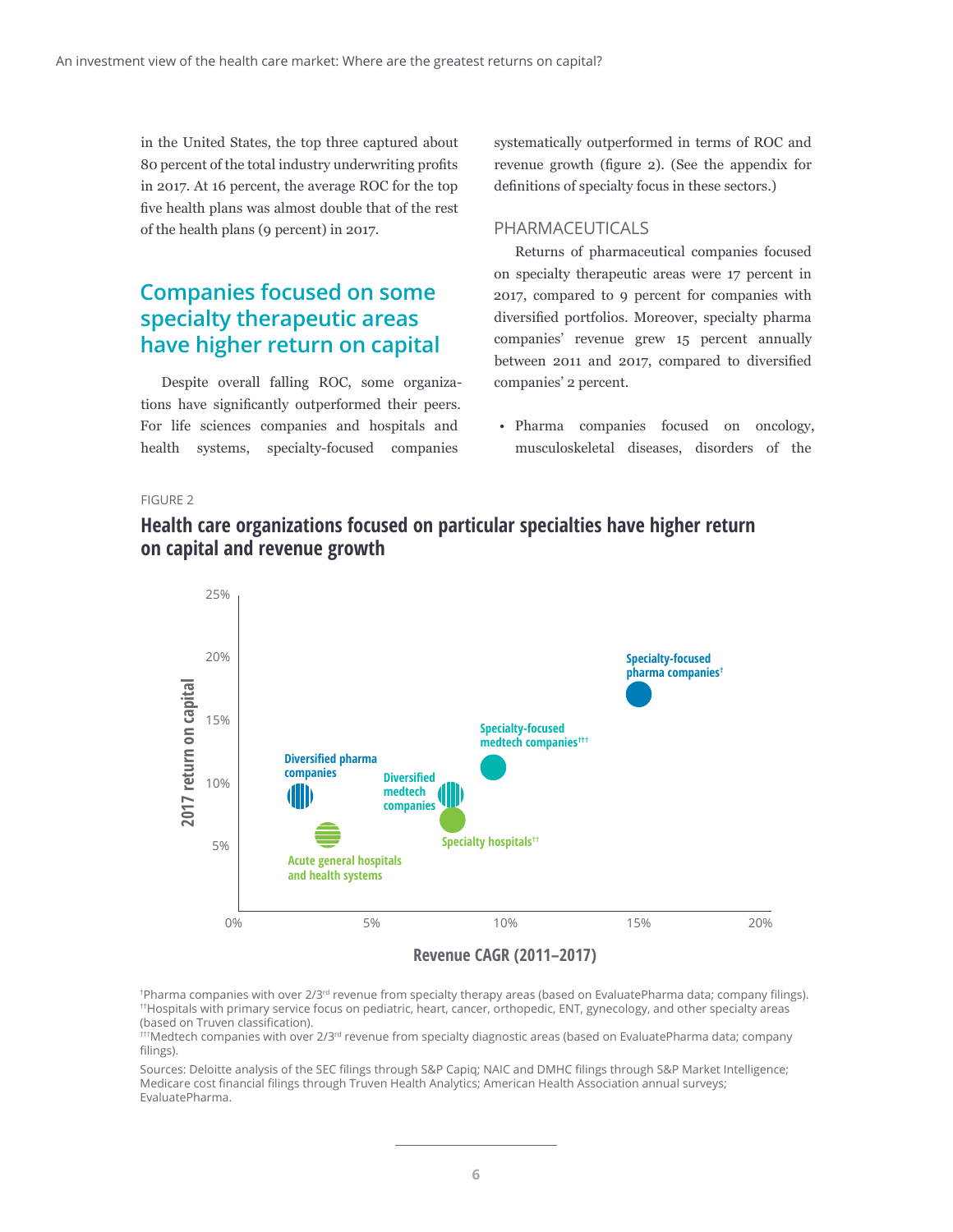#### FIGURE 3



## **Companies focused on specialties such as oncology, musculoskeletal, and anti-virals significantly outperformed other companies, including the diversified ones**

Note: The bubbles represent pharma companies with over 2/3<sup>rd</sup> revenue from specific therapy areas (based on EvaluatePharma data; company filings).

Sources: Deloitte analysis of the SEC filings through S&P Capiq; EvaluatePharma.

central nervous system (CNS), and anti-virals are among those that got higher returns (figure 3). Several companies are strengthening their pipeline in these specialties. For instance, our earlier study found that oncology assets represented 39 percent of late-stage pipelines in 2018 for big pharma companies, compared to just 18 percent in 2010.<sup>8</sup>

- Companies with a more diversified portfolio, or a generics focus, registered lower returns and slower revenue growth. Diversified companies generated returns of 9 percent in 2017, with average annual growth of 1 percent between 2011 and 2017.
- Companies with a focus on primary-care therapeutic areas—such as diabetes and cardi-

ology—had the highest annual revenue growth of 22 percent between 2011 and 2017. However, their returns remained low, as in the case of diversified and generics-focused companies, due to patent expirations and pricing pressures.

Many companies, especially smaller ones, tend to redeploy their profits, and may have lower operating earnings by choice. What effect did this have on our findings? When we removed companies with revenue of less than US\$500 million from our analysis, we did not find any meaningful differences, except for small differences in oncology, CNS, and musculoskeletal disease groups (when small companies were eliminated from the analysis of these groups, return on capital was slightly higher).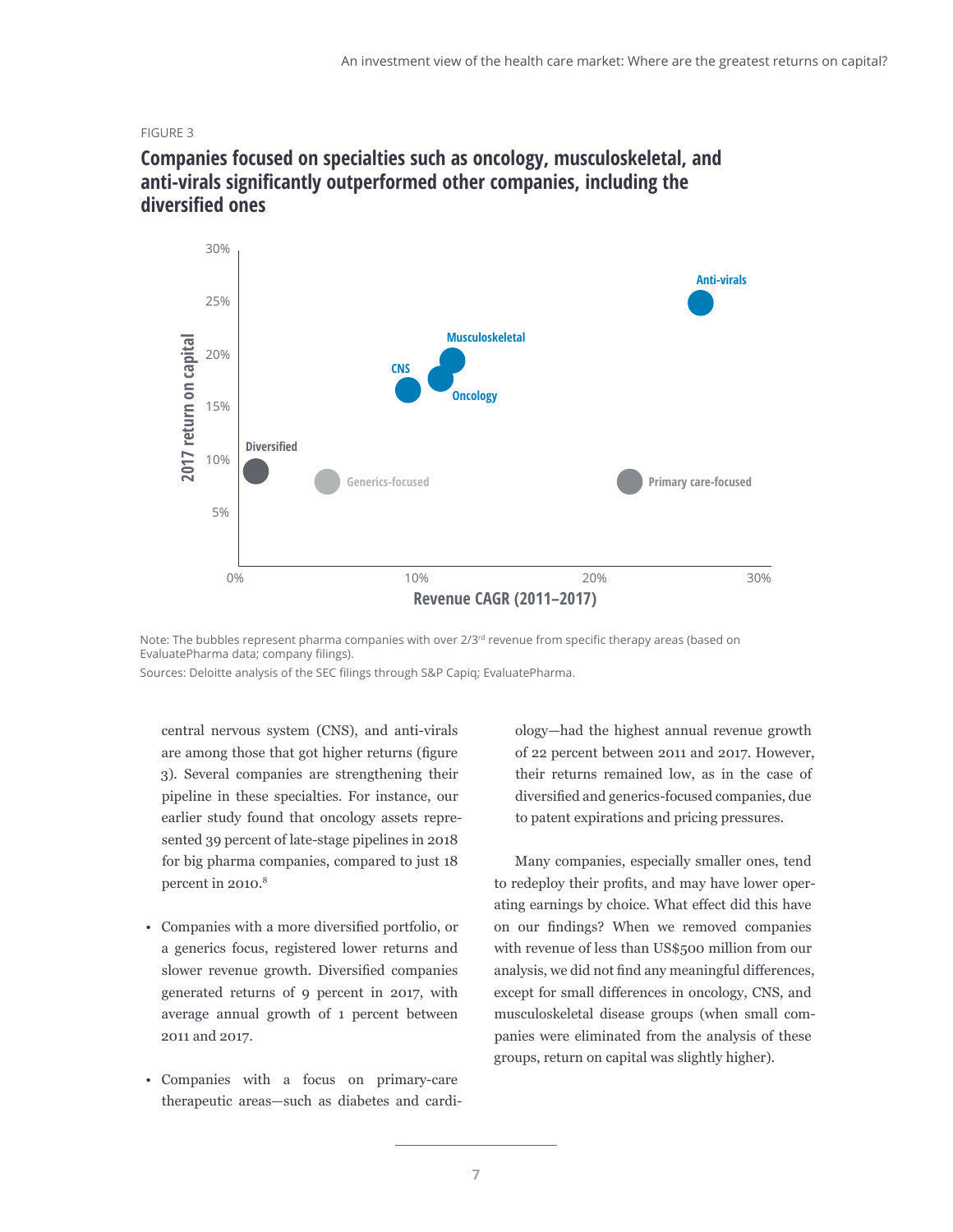#### FIGURE 4

## **Companies focused on certain diagnostic specialties such as robotic surgery, ENT, cardio, and in-vitro diagnostics outperformed diversified companies**



Note: The bubbles represent medtech companies with over 2/3<sup>rd</sup> revenue from specific therapy areas (based on EvaluatePharma data; company filings).

Sources: Deloitte analysis of the SEC filings through S&P Capiq; EvaluatePharma.

### MEDICAL TECHNOLOGY

Specialty-focused medical technology companies had an ROC of 11 percent in 2017, compared with diversified companies' 9 percent. In the medtech business, companies that focus on certain diagnostic specialties—such as robotic surgery, cardiology, ENT, and in-vitro diagnostics (IVD) outperformed device makers with a more diversified portfolio as did those that focus on breakthrough product innovation, especially in new or underdeveloped markets (figure 4).9

## HOSPITALS AND HEALTH SYSTEMS

Hospitals that focused on certain specialties had much higher ROC than acute general hospitals (figure 5). Specialty hospitals tend to deliver care for indications or illnesses that might need intensive care. For instance, surgical hospitals and hospitals focused on heart, orthopedic, and gynecology had

ROC above 20 percent in 2017, compared to other general hospitals' 6 percent.

Despite being specialized, cancer hospitals had slightly lower returns than the industry average. One of the major reasons is that these hospitals are capital-intensive—the average capital they employ is more than three times the capital employed by other specialty hospitals such as surgical, heart, and orthopedic.

## **Where might the industry find future returns on capital?**

As the industry prepares for the future, organizations across the health care sector can look to earn higher returns on capital by diversifying revenue streams, building capabilities, and engaging customers. Our analysis suggests that organizations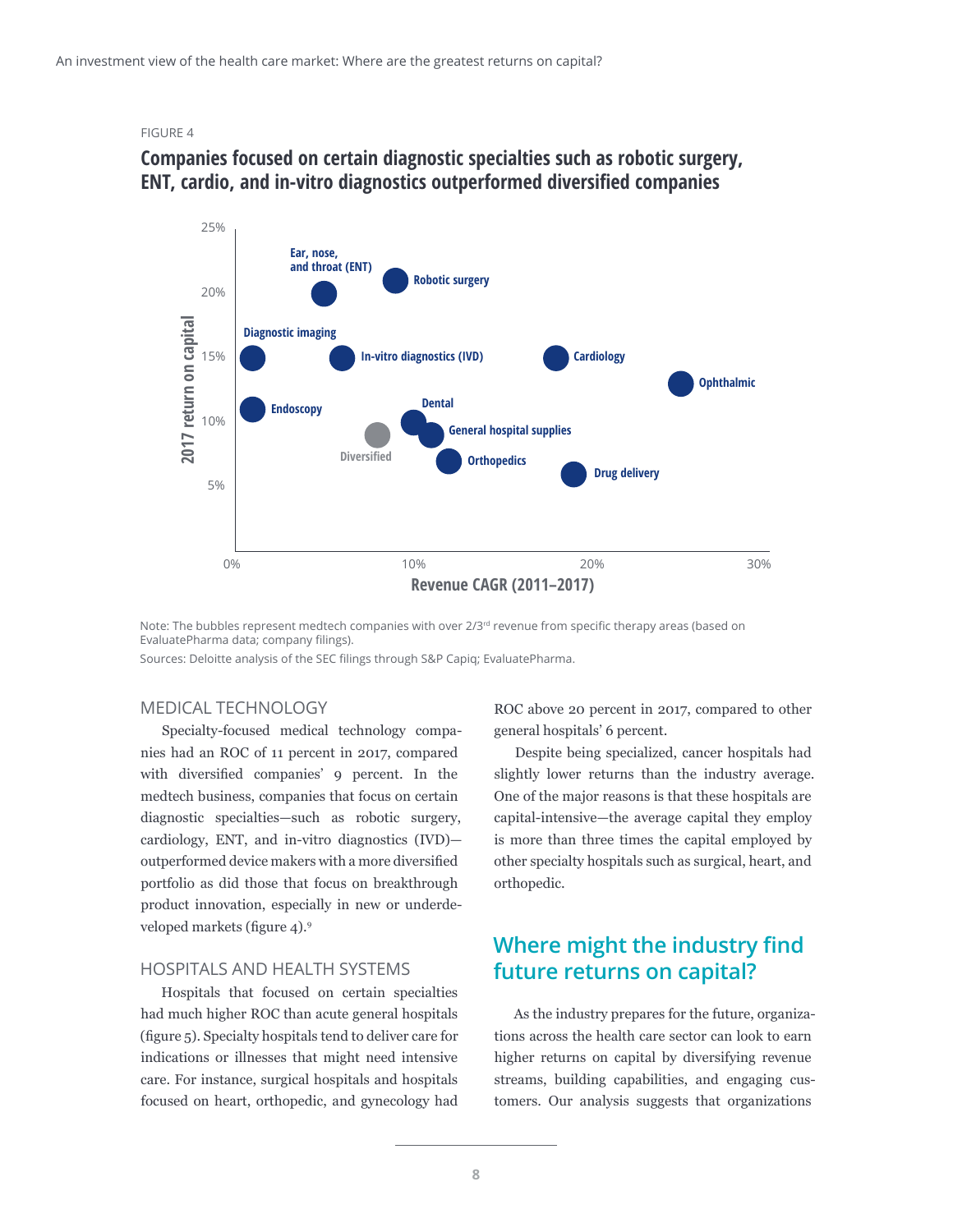#### FIGURE 5



## **Hospitals focused on specific conditions such as heart, surgical, and orthopedics outperformed other general acute care hospitals**

Note: The bubbles represent hospitals with primary service focus on pediatric, heart, cancer, orthopedic, ENT, gynecology, and other specialty areas (based on Truven classification of Medicare cost reports). Sources: Deloitte analysis of the Medicare cost financial filings through Truven Health Analytics; American Health Association annual surveys.

are benefitting from drug intermediary and retailer portfolios as well as a specialty-product focus. Some of these could persist into the future.

Life sciences firms (medtech and biopharma) should actively consider the valuation and management of specialty assets and primary care assets. We believe there are opportunities to tweak portfolio management for higher returns by leveraging geography, operating model, and ecosystem convergence. In addition, life sciences companies could also consider a business model focused on services and solutions that may have lower margins but generate higher returns.

Further out in the future, we anticipate the health care landscape to change as the life sciences and health care companies of today and new market entrants replace and redefine current business models to power the future of health.<sup>10</sup> We see three

major areas that companies will likely reorganize themselves under:

- **Data and platforms**. Companies providing these services will constitute the foundational infrastructure that will serve as the backbone of tomorrow's health ecosystem by generating insights for decision-making. All other products and services will be developed leveraging the data and platforms that underpin consumerdriven health.
- **Care enablement.** These are the companies enabling the new health engine to run. They will include intermediaries and financiers, but those providing more individualized, valueoriented offerings.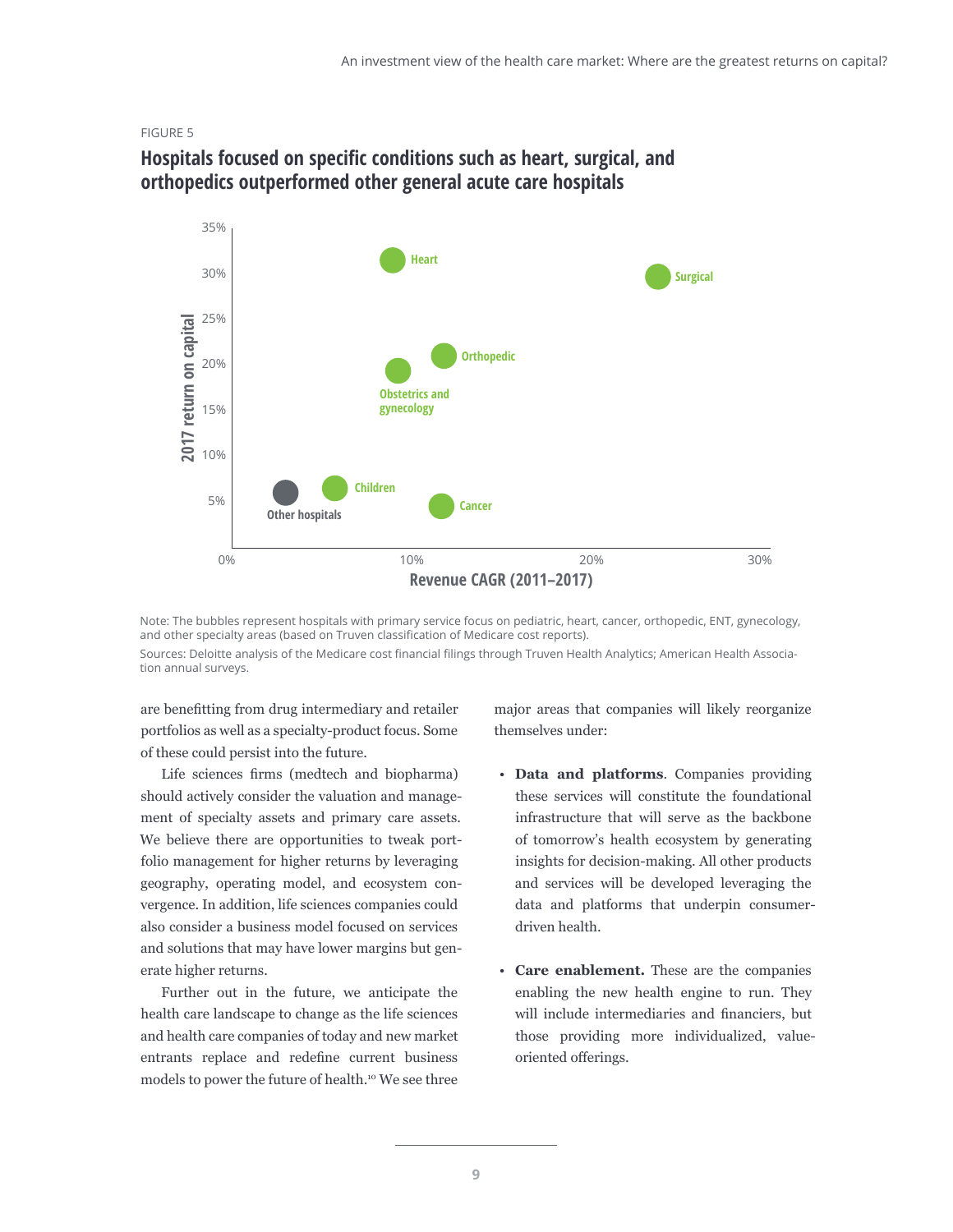• **Well-being and care delivery.** Companies providing these services will be the most healthfocused of the three groups. They will comprise care facilities and health communities—both virtual and physical—and will deliver consumercentric products, care, wellness, and well-being.

Companies in services-focused sectors (such as hospitals, health plans, PBMs, and pharmacies) are converging to transform their business models in pursuit of higher return on capital. In recent years, hospitals have acquired or started their own health plans to better control financing. Similarly, health plans have acquired post-acute care providers, physician groups, and behavioral health providers to exercise greater control on care costs and delivery. Another significant trend is health plans acquiring or merging with PBMs and pharmacies. These deals can ensure diversified revenue streams, savings on drug costs, data for insights, and brick-and-mortar locations.

Many companies in product-focused sectors such as pharma and medtech are still primarily engaged in core innovation deals in their own businesses as opposed to convergence. For instance, several pharma companies are focused on pipeline deals to strengthen their portfolios. Similarly, many medtech companies are acquiring technology assets (for example, pipeline deals, technology deals) within their sectors to improve scale and profitability.

In a future with interoperable and real-time data coupled with the full range of new technologies, the greatest returns will likely accrue to organizations that successfully mine the data to deliver personalized solutions that work to keep people well and functioning at their highest potential. Meeting consumers' evolving demands and delivering results will be the key to success for organizations across the health care industry.

## **Appendix**

### DEFINING RETURN ON CAPITAL

We analyzed the average return on capital (ROC) across seven health care businesses between 2011 and 2017. We defined ROC as a ratio of earnings before interests and taxes (EBIT) to capital employed. For consistency across sectors, capital employed is calculated as total assets minus current liabilities.

We worked with certain data and accounting limitations:

- For hospitals and health systems, pension and other defined benefits obligations are included under capital employed due to the accounting conventions. Removing these items did not have a meaningful impact on the results.
- The R&D spending of several pharma and medtech companies—often considered their potential asset—is not capitalized and hence does not reflect under "capital employed." However, it is reflected under EBIT and is a part of the ROC calculation.
- Certain pharma companies, which had small medtech businesses, were not considered for the medtech analysis, as separate balance sheet data was not available.
- For drug intermediaries and retailers that may be operating in more than one sector, we procured the EBIT by appropriate business segment as reported by the company. For instance, for a drug wholesaler that may also have a medical supplies business, we procured the EBIT of only the wholesale business segment. However, capital employed data was not available by business segment for these companies. We allocated the capital based on the share of revenue by business segment.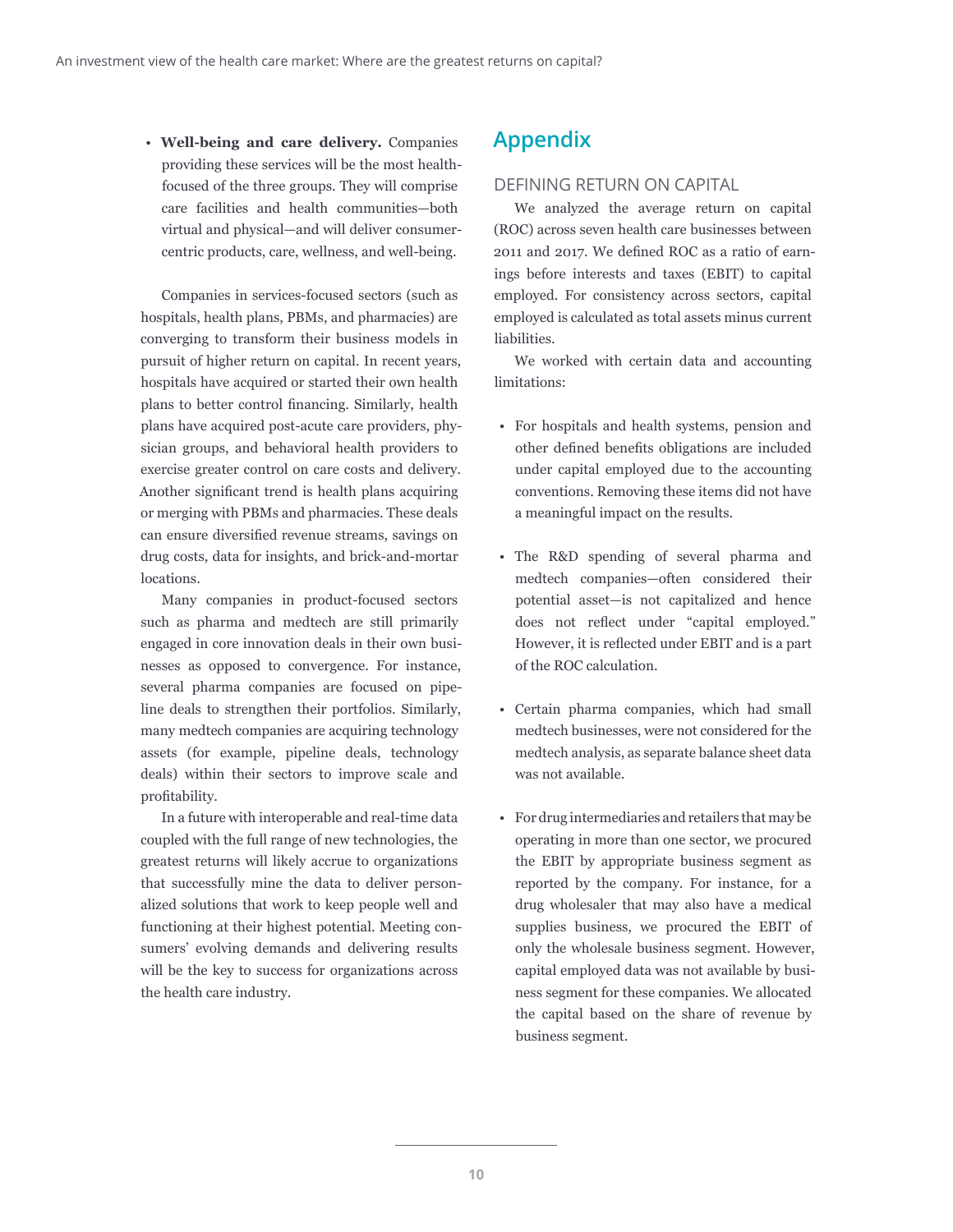|                     |                                                                                                     | <b>SECTORS</b>                                                                                                |                                                                                                        |                                                                                                         |                                                                                |  |
|---------------------|-----------------------------------------------------------------------------------------------------|---------------------------------------------------------------------------------------------------------------|--------------------------------------------------------------------------------------------------------|---------------------------------------------------------------------------------------------------------|--------------------------------------------------------------------------------|--|
|                     | <b>Health</b><br>insurance                                                                          | <b>Hospitals</b><br>and health<br>systems                                                                     | Pharma and<br>biopharma                                                                                | <b>Medtech</b>                                                                                          | PBMs,<br>wholesalers,<br>pharmacies                                            |  |
| <b>Sources</b>      | • Annual NAIC<br>and DMHC<br>filings through<br><b>S&amp;P Market</b><br>Intelligence               | • AHA annual<br>survey<br>• Medicare<br>cost reports<br>through<br>Truven Health<br>Analytics                 | • Annual filings<br>of publicly<br>listed compa-<br>nies through<br>S&P CapIQ<br>· EvaluatePha-<br>rma | • Annual<br>filings of<br>publicly listed<br>companies<br>through S&P<br>CapIQ<br>• Evaluate<br>Medtech | • Annual<br>filings of<br>publicly listed<br>companies<br>through S&P<br>CapIQ |  |
| Company<br>universe | • Parent MCOs:<br>$~550$ across<br>years<br>· Individual<br>health plans:<br>$~850$ across<br>years | • Parent health<br>systems:<br>$\cdot$ ~3200 across<br>years<br>· Hospitals:<br>$\cdot$ ~5700 across<br>years | $\cdot$ ~120 compa-<br>nies across<br>years with reve-<br>nue more than<br>\$100 million               | $\cdot$ ~100 compa-<br>nies across<br>years with reve-<br>nue more than<br>\$100 million                | • 10 companies<br>across years                                                 |  |

## FIGURE 6 **Data sources and company universe**

Note: All monetary amounts are given in US dollars. Source: Deloitte analysis.

## DEFINING SPECIALTY FOCUS

We conducted analysis of companies in pharma, medtech, and hospitals and health systems sectors based on their product and services focus. For these sectors, we classified the companies into:

### **Pharma**

Data and therapy area classifications are based on EvaluatePharma.

- **Specialty-focused.** Companies with over two-thirds revenue from a single specialty therapy area. Therapy areas include oncology, musculoskeletal diseases, diseases of the central nervous system (CNS), anti-virals, blood, and sensory organs.
- **Primary care-focused.** Companies with over two-thirds revenue from a single therapy area

focused on primary care. Therapy areas include diabetes, anti-infective, cardiology, gastro-intestinal, and genito-urinary diseases.

- **Diversified.** Companies with no single therapy area contributing to two-thirds revenue or more.
- **Generics-focused.** Companies with over twothirds revenue from generic assets.

#### **Medtech**

Data and product area classifications are based on EvaluatePharma.

• **Specialty-focused.** Companies with over two-thirds revenue from a single product area. Product areas include diagnostic imaging, orthopedics, ophthalmic, cardiology, robotic surgical,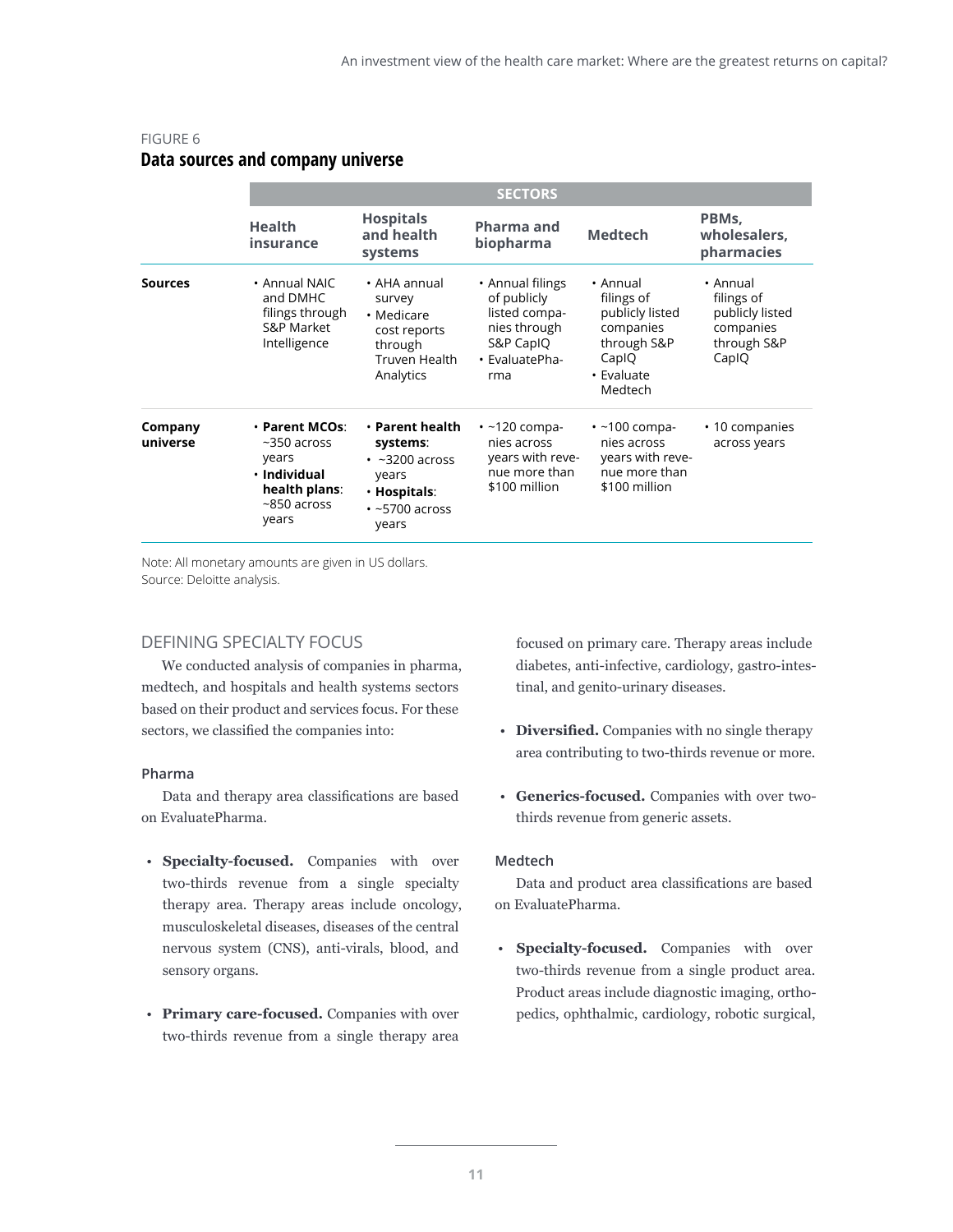endoscopy, dental, drug delivery, in-vitro diagnostics, and ear-nose-throat (ENT).

• **Diversified.** Companies with no single product area contributing to two-thirds revenue or more.

## **Hospitals and health systems**

Data and classifications are based on American Hospital Association Surveys.

- **Specialty hospitals.** Hospitals with majority revenue from a single care delivery specialty. Specialties include cancer, heart, children, surgical, obstetrics and gynecology, and orthopedic.
- **General acute care hospitals.** Hospitals with diversified secondary and tertiary care delivery services.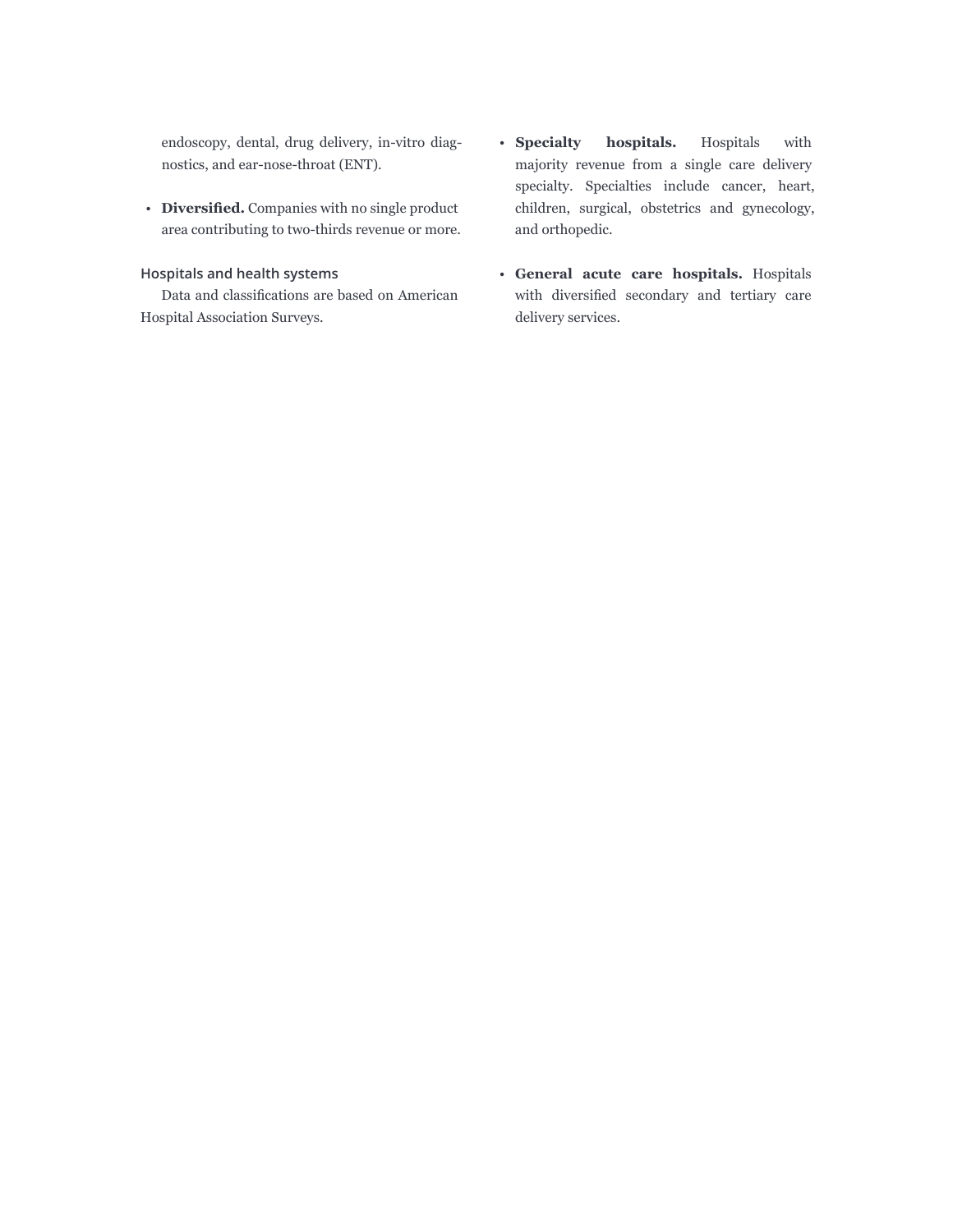## **Endnotes**

- 1. Doug Beaudoin, "An industry on the brink of exponential change: Health in 2040," *Health Care Current*, Deloitte, November 6, 2018.
- 2. Alex Kacik, "Healthcare executives expect M&A to boost business in 2019," *Modern Healthcare*, January 8, 2019.
- 3. Corporate Financial Institute (CFI), "Return on capital employed (ROCE)," accessed April 2, 2019.
- 4. Reuters, "CVS Health's profit beats as pharmacy margins rise," May 2, 2017; Market Realist, "CVS' retail pharmacy market share rises in 2Q15 on scripts growth," *Yahoo! Finance*, August 12, 2015; Reuters, "RPT-Wal-Mart, Walgreens, CVS turn up the heat on generic drugmaker deals," *Business Insider*, August 4, 2017.
- 5. Mark Steedman et al., *Embracing the future of work to unlock R&D productivity: Measuring the return from pharmaceutical innovation 2018*, Deloitte, accessed April 2, 2019.
- 6. Yakir Siegal et al., "MedTech innovation and the prisoner's dilemma: Insights on a solutions-focused model for MedTech," Deloitte, accessed April 2, 2019.
- 7. Greg Scott et al., *Health plan financial performance: 2011–2016*, Deloitte, accessed April 2, 2019.
- 8. Steedman et al., *Embracing the future of work to unlock R&D productivity: Measuring the return from pharmaceutical innovation 2018*.
- 9. Ibid.
- 10. Deloitte, "The future of health: How innovation will blur traditional health care boundaries," accessed April 2, 2019.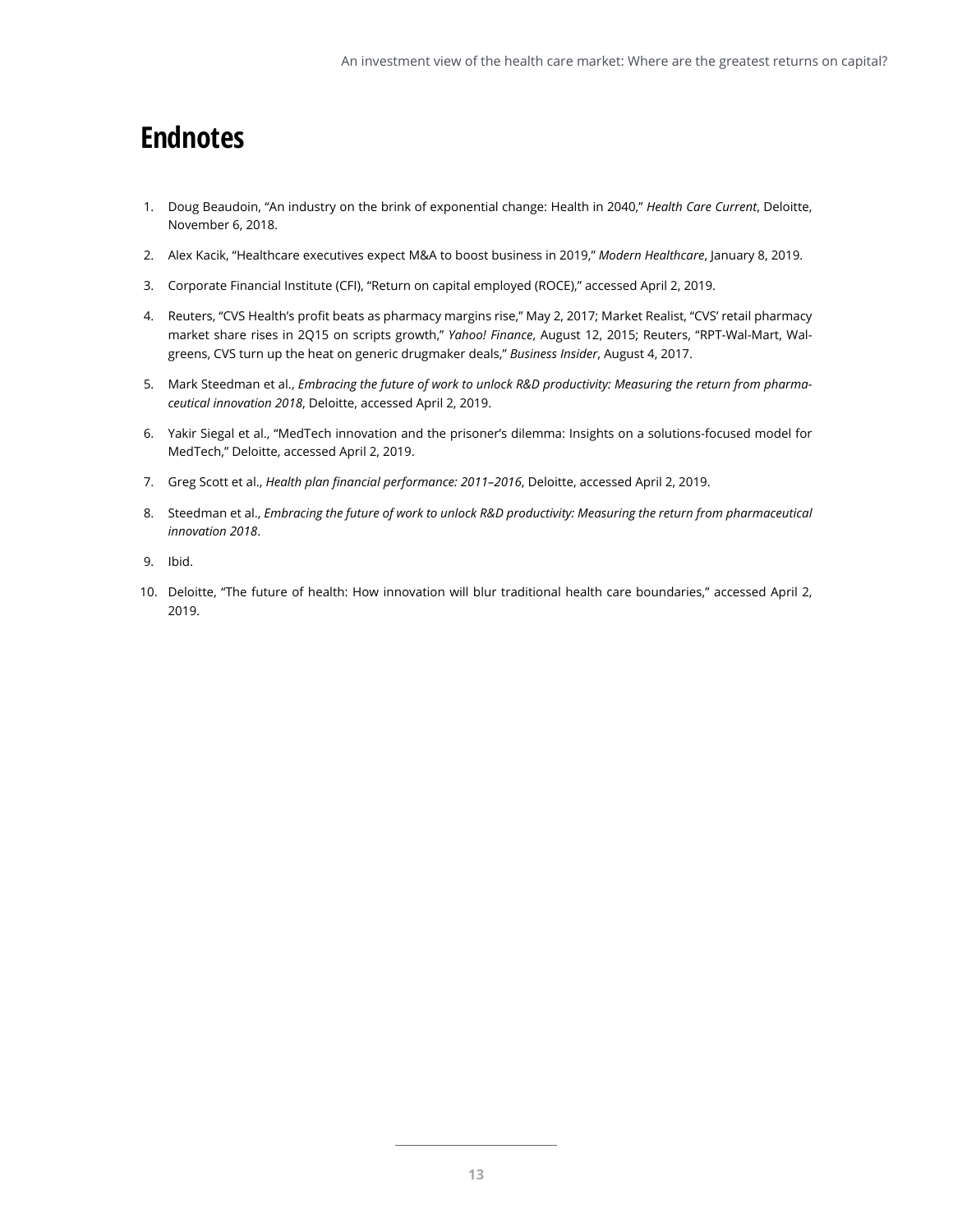## **About the authors**

**TERESA LESTE**, principal with Monitor Deloitte's Strategy practice, is the US leader for Deloitte's life sciences mid-cap clients. Leste has more than 19 years of experience in the life sciences industry, both in strategic advisory consulting and at leading medical device multinationals. Her focus areas include health care convergence and its implications on competitiveness, growth, and profitability. Leste is based in New York.

**YAKIR SIEGAL** is a managing director with Monitor Deloitte's Strategy practice. He currently focuses on helping life sciences companies navigate the changing health care landscape and the shift from volume to value. Siegal's 15 years of experience in life sciences spans multiple therapeutic areas, including central nervous system, cardiovascular and metabolic, virology, oncology, hematology, urology, women's health, and pain. His work covers the full range of the product lifecycle, from early commercial input through brand revitalization and lifecycle management, and includes all aspects of integrated commercial strategy. He is based in Boston.

**MAULESH SHUKLA**, Deloitte Services LP, is an assistant manager with the Deloitte Center for Health Solutions. For the past eight years, Shukla's research has covered a wide range of topics in the realm of health plans and hospital and health systems. His recent research has focused on health plan financial performance, patient experience and customer transformation, health care information technology, innovation, and health care reform. He holds an MBA from IBS, Hyderabad. He is based in Mumbai.

## **Acknowledgments**

The authors would like to thank **Steve Burrill**, **Ralph Judah**, **Simon Gisby**, **Susan Dettmar**, **Prateep Menon**, **George Van Antwerp**, **Rob Jacoby**, **Jeremy Chad Mancke**, **Todd Jansma**, and **Elizabeth Croll**  for their expertise and guidance on this report. The authors would also like to thank **Samantha Gordon**, **Lauren Wallace**, **Ramani Moses**, **Peter Baxendell**, **Andreea Balan-Cohen**, **Divya Sharma**, and the many others who contributed to this report.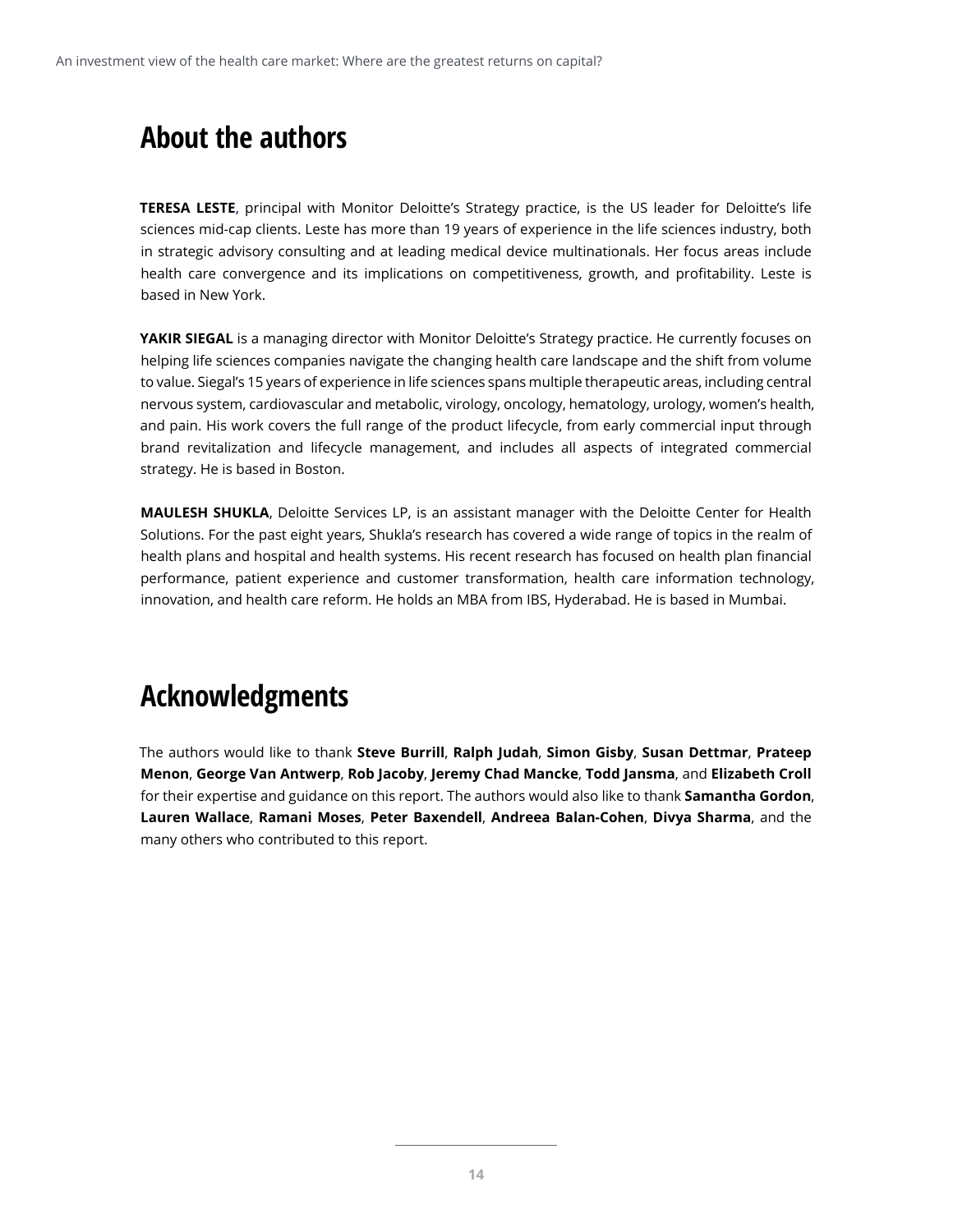## **About the Deloitte Center for Health Solutions**

**The source for fresh perspectives in health care:** The Deloitte Center for Health Solutions (DCHS), part of Deloitte LLP's Life Sciences and Health Care practice, looks deeper at the biggest industry issues and provides new thinking around complex challenges. Cutting-edge research and thought-provoking analysis give our clients the insights they need to see things differently and address the changing landscape. To learn more about the DCHS and our research, please visit [www.deloitte.com/centerforhealthsolutions](http://www.deloitte.com/centerforhealthsolutions).

## **Contacts**

**Teresa Leste** US leader, life sciences mid-cap clients Deloitte Consulting LLP +1 212 829 6064 tleste@deloitte.com

## **Sarah Thomas, MS** Managing director Deloitte Center for Health Solutions Deloitte Services LP +1 202 220 2749 sarthomas@deloitte.com

**15**